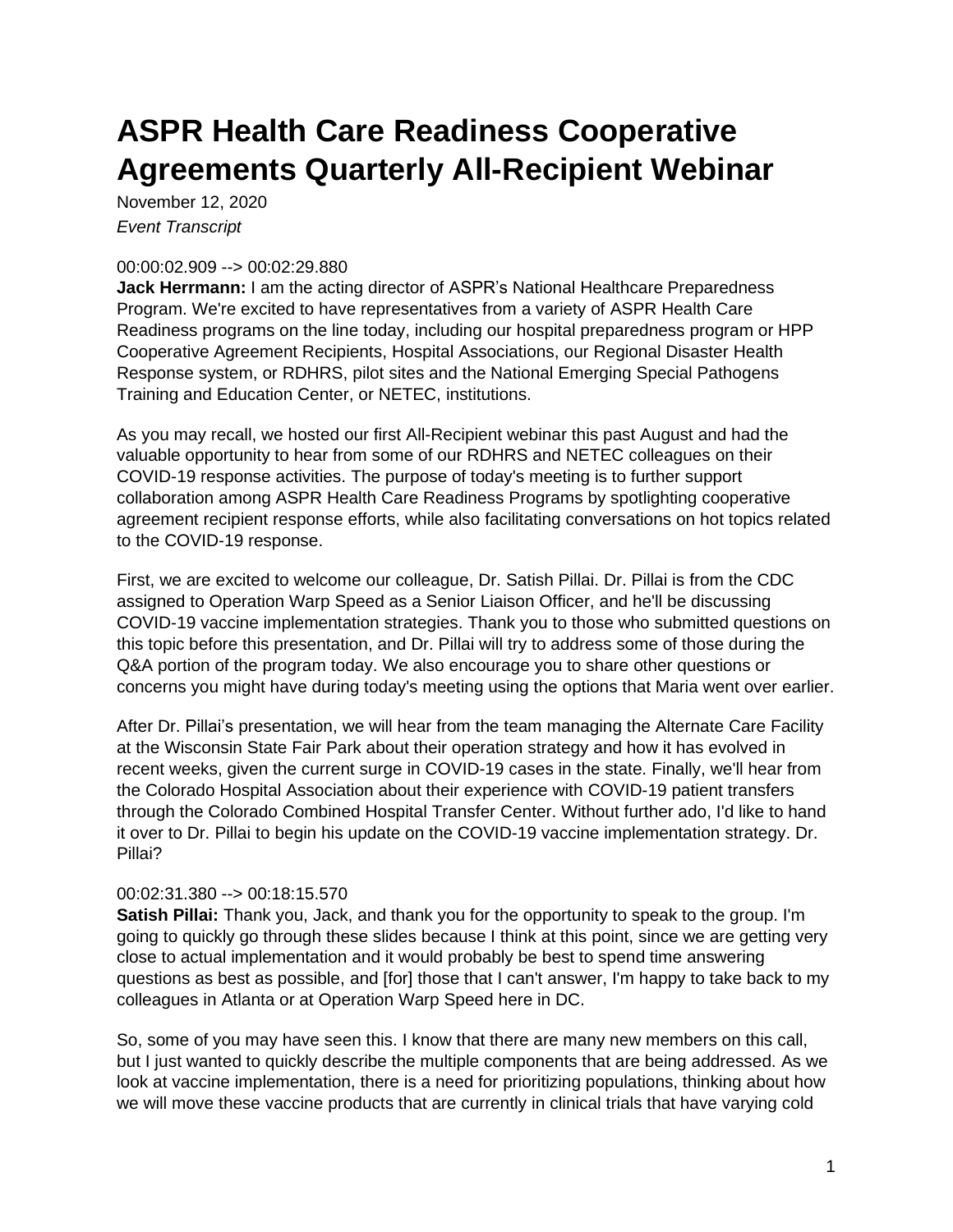chain requirements that have varying numbers of doses required, identifying locations where they can be administered and stored or redistributed as needed, and given some of these vaccines require multiple doses, have systems in place to be able to recall patients, be able to monitor individuals for, you know, safety signals. All of this is occurring in parallel. While this graph suggests that it's a sequential set of events that occurs, the planning has been happening in parallel, for all of these activities. Similarly, all of these topics require significant communications and guidance products so that all the partners that are involved from the health department and health care partners as well as our commercial side partners that are involved from manufacture to distribution to administration all understand what we're doing, why we're doing it, and the sequence of events that that will be involved. The bottom line is for us to have a substantial public health impact with our vaccine program. It is going to require a rapid, efficient, high uptake of the complete vaccine series, and for that to occur. All of these activities that are delineated on this slide need to fall into place in as seamless fashion as possible.

This graphic is simply to highlight that initially the vaccines that will be available won't be sufficient to cover the entire U.S. population and there will need to be some level of prioritization of target populations. In addition, during that targeted administration period, we're going to want to ensure that there is maximal uptake and limited waste. So, there'll be significant controls put into place at the OWS federal level to ensure that doses are tracked, administration is ensured, and that there's again minimum wasted and processes in place to recall individuals for their second dose. Initial recommendations for those priority populations have been considered by groups such as the National Academies of Science, as well as ongoing deliberations within the ACIP Advisory Committee on Immunization Practices, and it's anticipated that, following an Emergency Use Authorization, or FDA authorization for use of the vaccine, ACIP will convene and provide additional clarifications and indications for priority population. At present, based on what we've heard to date, health care workers and first responders are in that highest tier of priority populations. As doses increase over time as more products become available, receive EUA authorization, and as those vaccines that have already received authorization continue to be produced, there will be likely sufficient supply to meet demand.

While initially, there might have been constrained administration sites using Mass Vax clinics or very targeted locations for administration, we'll be able to leverage additional locations for potential administration, additional pharmacy locations, doctor's offices, and other clinics settings and we will as the vaccine becomes available, we will be able to continue to move down the priority population list and it while we still need to understand better the dynamics of COVID and SARS-CoV-2, it's possible that we will eventually settle into a steady state where there may need to be consideration for subsequent annual or some cadence of follow-on vaccine over time, similar to what happens in annual influenza that campaigns.

This is simply another way of thinking about the select critical populations topic. While this isn't a comprehensive list, it is not necessarily a finalized list, but identifying individuals based on the type of work and essential work that they may be doing as part of the community writ large, whether their health care workers or essential workers for some other indication. Individuals that may be an increased risk for severe illness, whether they're older individuals or have underlying medical comorbidities as well as individuals that may be higher risk for COVID-19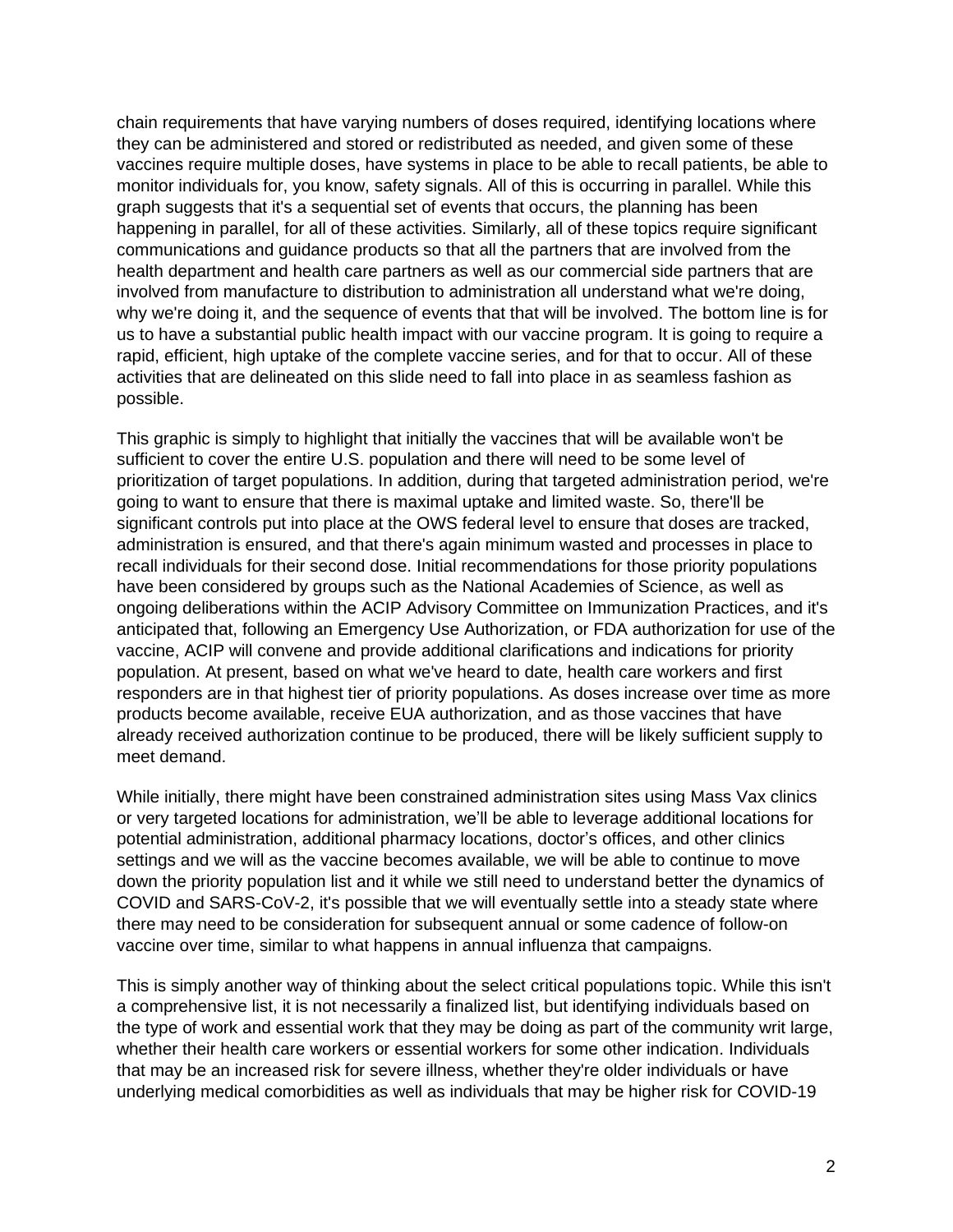whether it's because of demographic characteristics because of where they may be residing or because of other characteristics that have been identified as increasing the risk for acquisition of COVID-19 disease. And finally, thinking about individuals that have otherwise limited access to vaccine due to distance from providers in rural jurisdictions, inability to go to a provider, perhaps because of underlying disability or other factors. The right side of this graph is just to show that we want to explore the breadth of vaccination sites and continue to expand those sites over time based on vaccine availability, based on the characteristics of those vaccines, such as their cold chain characteristics.

And again, this is simply to highlight or provide a general description of how the vaccine is anticipated to flow from manufacturer to the administration sites. Some of it is to highlight the need for a very tightly interconnected circuit of information. So as the vaccine comes off of manufacturer lines, a majority of the vaccine will be handled through the CDC's contract that they exercise with the McKesson distributor. Other products may have direct distribution from manufacturer to administration sites. Irrespective from the distributor, the product will go to administration sites. And initially, it may be at more circumscribed locations such as Mass Vax clinics, potentially hospitals and occupational clinics, if health care workers are identified as a priority population for Tier One vaccination, as well as leveraging pharmacy partnerships, which HHS announced several weeks ago that they are partnering with several pharmacy chains for reaching residents of long-term care facilities over time. The administration sites are anticipated to expand as there's more product available and additional priority populations can be covered with available vaccines. The left side of the graph which shows the dotted lines and the green boxes are to highlight the iterative process where administrations will request vaccines against the allocations that have been identified, based on the available product and the allocations that had been assigned from OWS and higher levels based on the available product that the US government receives. Those requests then are approved, go to the distributor or the manufacturer, which then subsequently results in distribution of vaccine to the administration sites.

[We're] getting close to the end of this high-level overview. Clearly some of the most important aspects in addition to having a vaccine in a timely fashion, we want to make sure it's a safe and effective vaccine and we're communicating this information in as transparent a fashion in terms of vaccine safety in addition to using existing systems such as VAERS, which is a reporting system that has been in place for years and allows for reporting of safety-related issues from providers and patients to FDA and CDC. There are additional platforms that are being developed, which allows text-based and other electronic systems to report signs or symptoms that may be related to or is following receipt of a vaccine. The goal is to, on the CDC website and other communications, provide information on the vaccine on our processes for monitoring safety following vaccination and essentially providing real-time information to the U.S. public health care providers.

This all falls under the rubric of Vaccinate with Confidence, which is CDC's general strategy to reinforce confidence in the COVID-19 vaccines, and the underlying concepts are to regularly share information about the vaccine. We want to be able to empower the health care providers with timely information so that they can share it with their patients. Recognizing that most individuals are integrated into a community and that the community may have different ways of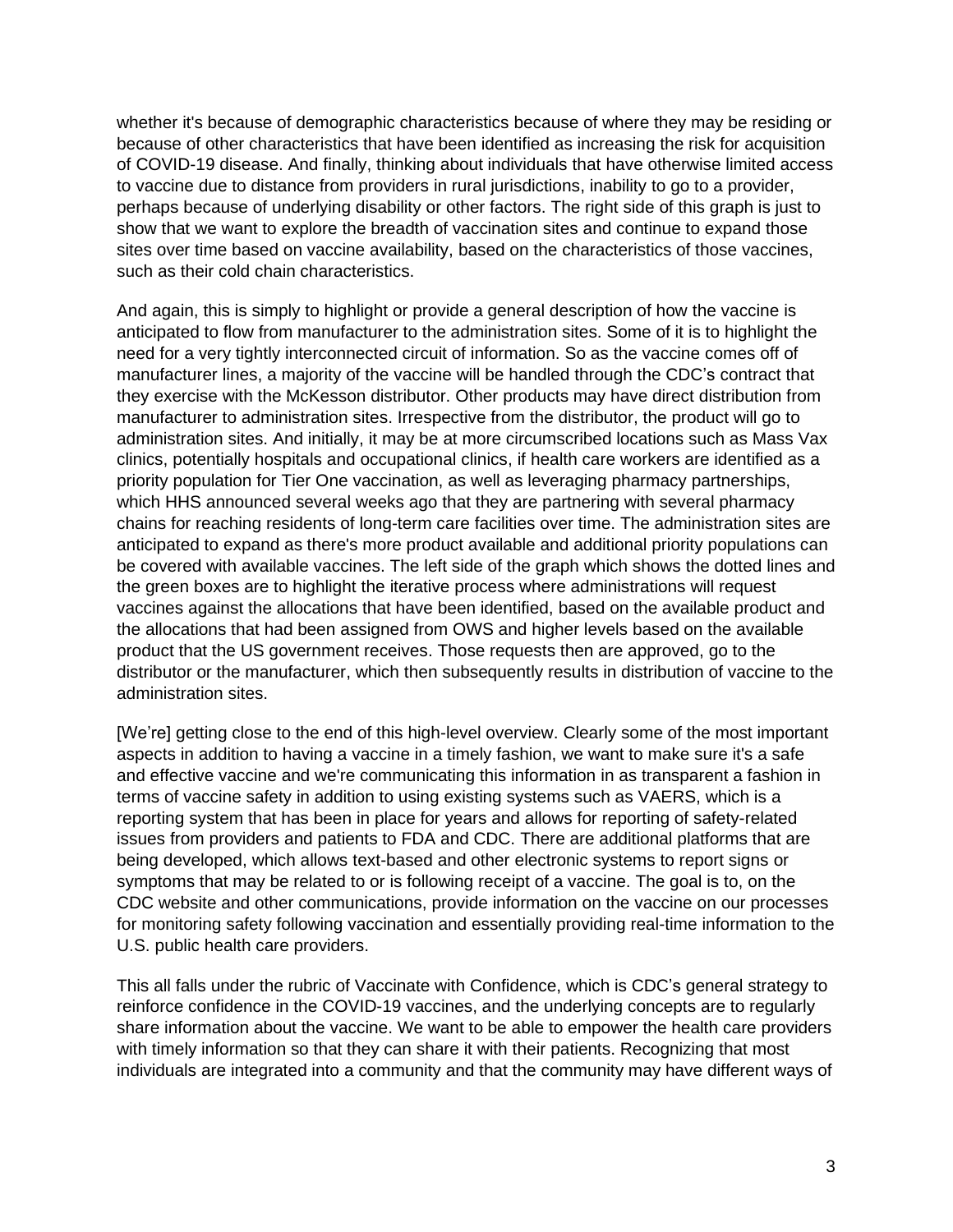sharing information, we want to understand how best to transmit information that meets the needs of individuals within their community.

What are the concrete activities that need to occur right now? We are working across 64 jurisdictions, 50 states, and six territories and freely-associated states, and eight large US cities to have in place locations, providers, [and] the infrastructure in which data can be shared to request vaccines and to track the administration of vaccines. For the first part, the data use agreements are a critical part. We are seeking to ensure all jurisdictions can share information, which requires a data use agreement between the jurisdiction and CDC. We need to identify and enroll provider sites. And again, this is something that we are working [on] with OWS and CDC, to identify with our jurisdictional partners locations that they feel can accept vaccines and administer vaccines for their priority populations and beyond. This is an iterative process. Clearly, the micro plans, which were initially submitted mid-September, reviewed through the month of September and October, that is not a static event. We want to continue to revise and hone in on the exact details of receipt of the product, understanding the [unintelligible] requirements, how product might be moved, how administration sites are accounting for throughput, number of staff they may require, and how they are planning on either using the product that they receive all in one setting, if they have plans for re-icing the -80 product or storing it for additional dates of Mass Vax clinics and thinking about what their reordering cadence might be.

This is the conclusion, and I'm happy to take questions after it. This is an incredibly complicated landscape with multiple products, multiple vaccine cold chain requirements. We don't have an EUA yet, but we can anticipate based on everything we've heard in the press and information that we're seeing that there is a strong possibility that we could have a vaccine in the coming weeks, before the close of the year in mid-December. So, we need our jurisdictional partners and health care partners to be ready to receive and administer a vaccine. Irrespective of that timeline, we want to assure our partners that the vaccines that are deployed are safe and effective and that will be the key issues that our colleagues at FDA are reviewing as they consider the authorization or approval steps. Similarly, our ACIP partners will be evaluating that data simultaneously to understand what the potential target populations are and what the implications are for these vaccines. As I said earlier, initially, there will be probably prioritization given limited doses, but we anticipate that supply will increase over time, allowing us to expand the target populations for the vaccine and more than anything else, just being able to have these forums where we can share information as we have it. [Being able to] learn from the questions that you're asking to improve our communications and improve our messaging [is] critical. And I again appreciate the opportunity to join this call, and I'll end there and see if we if we have time for questions.

#### 00:18:18.600 --> 00:18:33.750

**Maria Ramos:** Thank you so much, Dr. Pillai, and we do have a couple questions that came into the chat just now. And so, the first one is: are there education strategies that are going on in communities that are traditionally anti-vax?

# 00:18:38.070 --> 00:20:26.550

**Satish Pillai:** So, I think I'll take a step back and first acknowledge the concern about being able to share information and help cut through what is incredibly important. We want to educate individuals as much as possible. Some of the information is not available yet. We will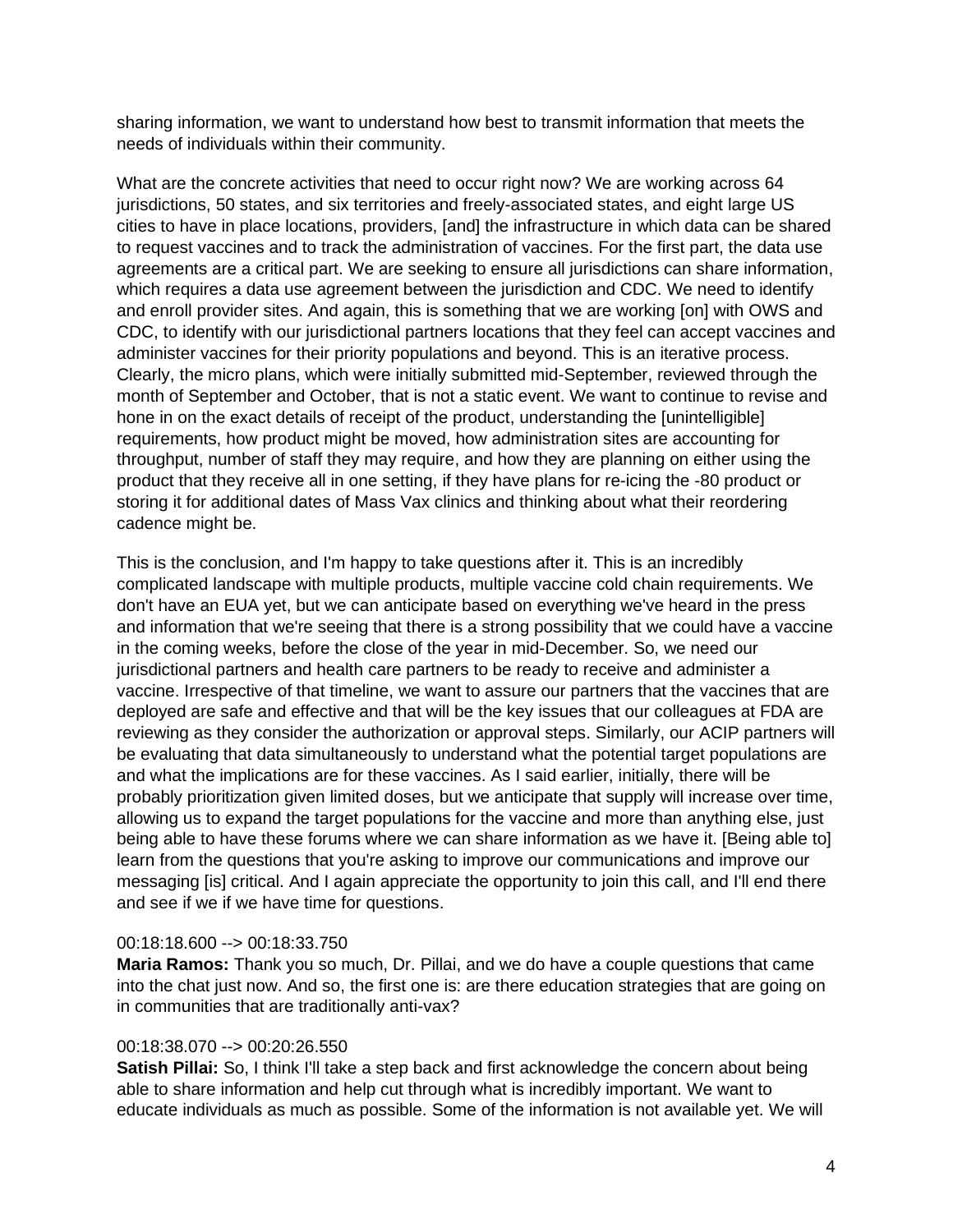need the EUAs approved and have the information that is accompanying the EUAs, such as conditions of use, to help explain the specific target populations, the indications, and other very product-specific characteristics of these vaccines. So, we are challenged in terms of our timing because of that issue. That's one. Having said that, if you go to the CDC website right now, there is information regarding the process by which vaccines are evaluated and that is starting to get at more general vaccine, product-agnostic information that hopefully can be used to allay fears, ensure that there is a process in place by which we are moving forward to identify safe and effective vaccines. Finally, the CDC continues to develop and will be clearing more material for health care providers that we hope to be able to post soon on our website that will again, be product agnostic and something that we can provide in the coming weeks, even before a candidate vaccine receives an emergency use authorization

## 00:20:30.090 --> 00:20:59.190

**Maria Ramos:** Great, thank you for that validation. Moving on to the next question from Ron, it says: I have seen different cold storage requirements for the Moderna vaccine both -70 degrees Celsius and -4 degrees Celsius, can you share the latest storage requirements?

# 00:21:01.380 --> 00:23:27.900

**Satish Pillai:** So that's a great question that Ron asked. I don't want to misstate anything. The COVID-19 playbook was updated October 29, and it has, I believe on pages 55 through 58, the clear description of the various vaccine cold chain requirements for Product A and Product B. Just so we're all clear, I think the Pfizer product is the one that has previously been described as the -70, -80 product.

# *[Dr. Pillai reads excerpt from COVID-19 playbook.]*

I would strongly recommend people look at those pages in the vaccine program interim playbook dated October 29, 2020 from CDC. As these products receive their EUA, you will get the formal documentation for each product as part of the materials that accompany the vaccine.

# 00:23:30.930 --> 00:23:41.700

**Maria Ramos:** Great, thank you. It looks like we have someone who has raised their hand. Mike Witte, I'll unmute you and feel free to chat.

# 00:23:57.270 --> 00:24:57.810

**Mike Witte:** Thank you, Maria, I appreciate that, and thank you for this presentation. It's very helpful. This is such an ever-changing playing field for all of us. One of the things that we've seen, and I'm out in California, is that we're looking at not just the anti-vax population, which is difficult for sure, but I think more globally, the vaccine hesitancy folks. There was a survey recently down here. Only 60% of physicians and 40% of nurses said they would get the vaccine today, if it were made available. I can understand that would change. The other thing we're hearing is that if we have a vaccine, and I understand Pfizer says 90%, but if they have a vaccine with A and B combined, and it has 80% efficacy, let's say, what we're hearing is that the data say that we would then need 82% of the population to be vaccinated to create adequate herd immunity. Could you comment on that and see how we might be able to get from here to there?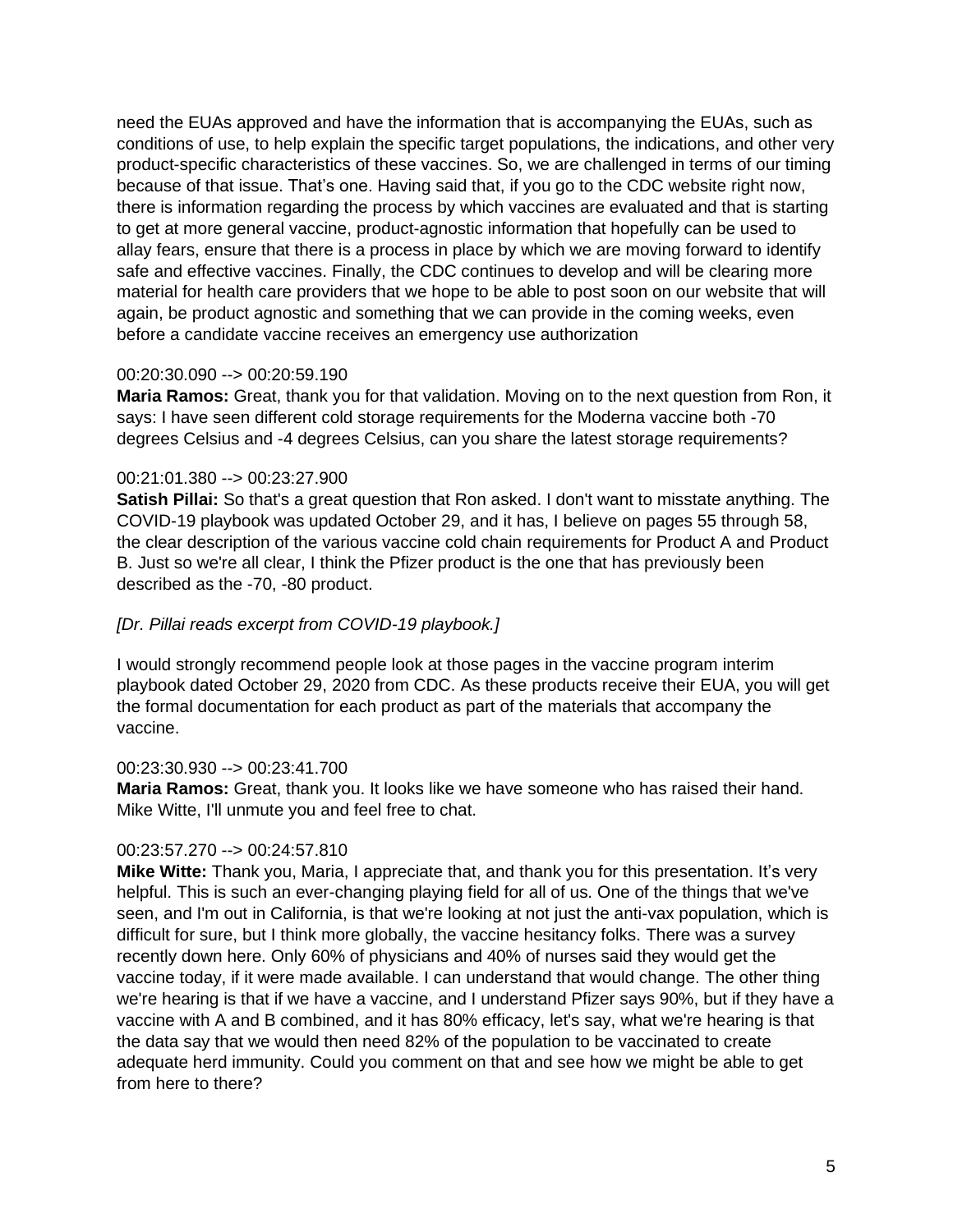## 00:25:00.150 --> 00:26:49.980

**Satish Pillai:** So, thanks for the question. [There's] clearly multiple parts. I think for the vaccine hesitancy— what I would say is that the figures that you've highlighted, we've heard that as well. And we are continuing to within CDC conducting focus groups and trying to understand what the reasons are for concern, and what type of information would be helpful to make the end user more informed and more likely to take the vaccine. I think we still need more information like you'd cited one figure about the 90% efficacy or effectiveness of the Pfizer vaccine. I think we will need more time. To understand the percentage of the population that would need to be covered with the multiple vaccines that may be available is part of the reason that we have this infrastructure for monitoring safety and effectiveness. Having one point of data, as you pointed out, it's helpful, but I think it'll require significantly more information to really understand what the implications are for, as you said, the generation of herd immunity and so more than anything else, it's more to follow, but it's an important topic.

00:26:50.580 --> 00:26:50.940 **Mike Witte:** Thank you.

#### 00:26:54.120 --> 00:27:05.820

**Maria Ramos:** Great, thank you. We also had another question come in from John Whittaker: Will states be expected to receive vaccines and distribute from a central location?

#### 00:27:09.750 --> 00:31:29.940

**Satish Pillai:** Thank you so much for that question. One of the things that I learned and what we've seen in the past several weeks is information has been coming fast and furious.

OWS CDC had spoken about identifying one to five sites for pre-positioning of product post EUA prior to ACIP that was potentially misinterpreted because the terminology "prepositioning" suggested that that would be the initial sites. The intent was not to suggest that those would be the only locations for vaccines. That was initial day one to ensure all jurisdictions had the ability to receive, handle, ask any questions they had or voice any concerns— all of that was addressed up front. If jurisdictions had additional locations subsequently like day two, day three, we are not looking to limit the number of locations that

a jurisdiction feels would be appropriate to cover their, their population. Within OWS and CDC there's a program, Tiberius, which has information that jurisdictions can use for planning principles and helps them think through what their initial allocations might be for planning purposes and help them determine, you know, how many sites? What's the throughput? How many staff might we need to account for that? So, I think the variables that need to be considered are: what is your priority population? How many individuals are you talking about? Where are they located? Recognizing that one of the products, like vaccine A, comes in a tray of 975 doses. How might you handle that, given its cold chain requirements, where it could be stored in a shipper for X number of days, held at two to eight for an additional five days? How would you utilize a tray of vaccine at a given location for a given population? So short answer: we're not asking you to do this in a central location. Every jurisdiction will have a unique set of considerations and we want to be as flexible as possible. Our goal is to maximize coverage for those priority populations initially when there's limited doses while minimizing wastage of doses, and we're happy to walk through and talk with our partners, as they think through different permutations of that.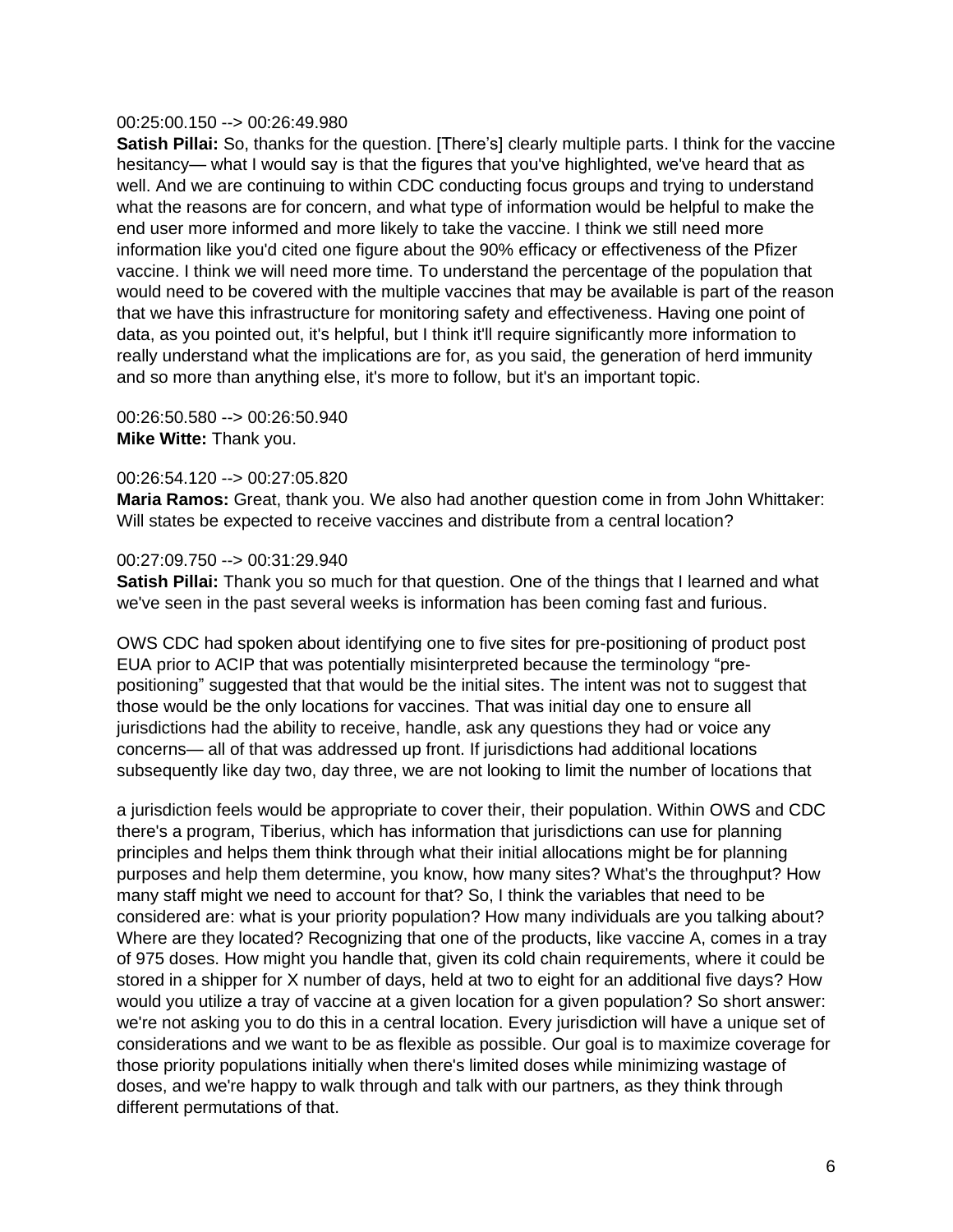#### 00:30:04.200 --> 00:30:17.160

**Maria Ramos:** We just had a question come in and it is: Due to anti-vaccination beliefs, is it possible that herd immunity won't happen? If that is the case, are there alternative measures being planned as a backup?

# 00:30:22.290 --> 00:31:18.810

**Satish Pillai:** Thanks, Maria. It's a difficult question. All I can say to that is one, we want to as rapidly as possible get as much information— factual information— about the vaccine products, about why we believe vaccination is an important component of a multi-faceted approach to control the pandemic. I think it's clear that vaccination is one aspect of a multipronged approach, which includes many of the things that we've talked about in different forums over the past 11 months: social distancing, mask wear, hand hygiene, contact tracing, case identification. So, this is one more arrow in our quiver. The hope is that we are able to appropriately develop messaging that can help counter hesitancy and concerns about the vaccine and will continue to learn and figure out ways to hopefully expand population coverage.

## 00:31:33.900 --> 00:32:11.700

**Maria Ramos:** Okay, great. Thank you, Dr. Pillai. I think we have to move along to our other presenters, just in the interest of time. I see a couple of additional questions came through and hopefully if we have time at the end of the meeting, we can maybe come back to this topic and answer those questions. In the interest of time, we'll move on to the next presenter.

And I am excited to pass it over to the Wisconsin ACS team who will present at their facility. Over to you, Deb.

# 00:32:12.240 --> 00:35:02.100

**Debra Standridge:** Thank you very much. And we appreciate the opportunity to speak with all of you today. We're going to talk about the development of the Wisconsin Alternate Care Facility during Phase One of what Wisconsin experienced with COVID-19 now that we're in another surge.

This is how we developed the Alternate Care Facility, lots of arrows, but the point of this being that there was a very integrated structure to the development of the alternate care facility in Wisconsin. We are placed in a 200,000 square foot arena of which we've developed 530 beds in that arena. The Alternate Care Facility reports up to the state's emergency operations center Division of the Department of Administration, and everyone that you see on this slide was very integral to the development of the alternate care facility. We received approval by FEMA on April 7, 2020, and we opened on April 24. What is important about this slide is the integration and the fact that the patient was always our primary concern and our primary focus. We all work together in the development over those less than 20 days of opening

We opened on April 24th. However, due to the great management by our hospitals of COVID-19 during that period, the Alternate Care Facility in Wisconsin did not receive patients, so we mothballed the alternate care facility at the end of June. We remained closed, if you will, in that mothball state until October 7 when Governor Evers, at the request of hospitals throughout the entire state, asked us to reopen because of the incredible surge of cases flooding our hospitals. That's very apparent right now we're, we're in a crisis state right now in Wisconsin.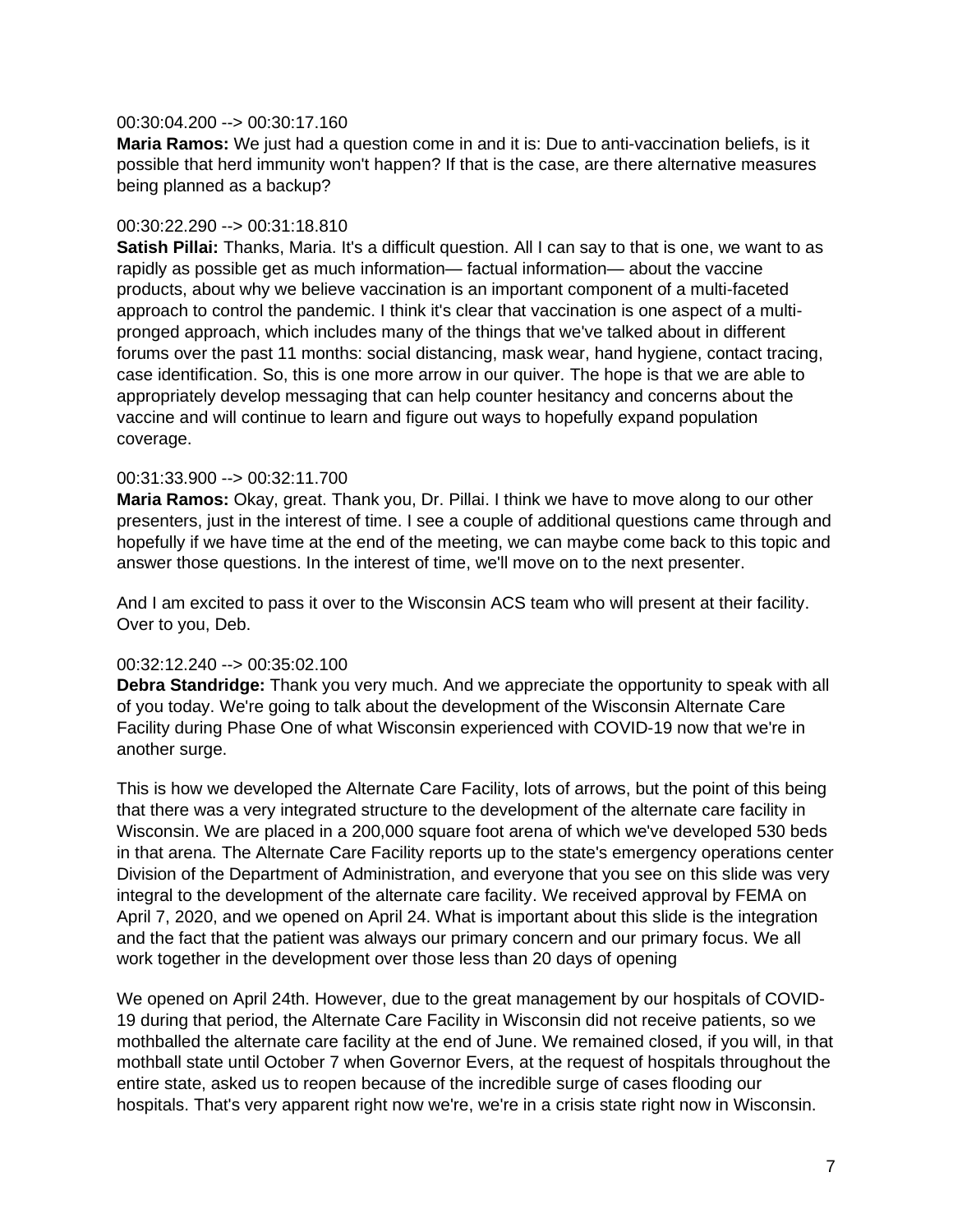We opened on October 14 again ready to serve. We received our first patient on October 20, and we've served 55 patients as of this date today. What was really important in all of this integration was the development of our clinical model and the clinical model really sets the pace of how we treat patients here and the evolution of the critical model even within the past month of listening to our health care partners, paying attention to the public health data. And I'd like to introduce Dr. Corey Wilson, who is our Chief Medical Officer that will explain our ever-evolving clinical model here at the Alternate Care Facility in Wisconsin. Dr. Wilson?

## 00:35:04.050 --> 00:38:43.620

**Cory Wilson:** Thanks, and hello everyone. Good afternoon. So as it relates to where we started with our scope of care and where we are currently, basically is what Deb said. We did open in April, we mothballed for several months and then reopened just this last month, late in October, and we've had the opportunity during that period to understand and incorporate advances in the clinical care for COVID patients that have occurred over the past few months. So based on that and the needs of our hospital partners, we've made significant changes. Basically five areas of change to our clinical scope of care. With the oxygen treatment, initially we had set a limit of four liters, and then it of nasal cannula oxygen treatment as our threshold as our maximum amount of oxygen. We could safely deliver to the facility. We've actually increased that to be able to deliver Optiflow, high flow oxygen therapy. This allows us to care for a much sicker patient cohort and offload our partner hospitals of these patients and help them quite a bit.

We also sought and received FDA approval for Remdesivir and that was in early October. We were the first Alternate Care Facility to seek out FDA approval for Remdesivir and we're very happy to receive that approval and have used that in the vast majority of our cases. We've developed a parallel admission criteria for patients who are in the emergency department and allows for direct transfer of those patients to our facility that's been highly utilized, especially in the situation that we have currently in Wisconsin where we have patients boarding in the ED because there are no hospital beds available for these patients. So this offloads these hospitals and really decompresses the EDs effectively.

Another couple things that I just want to mention is, we have transitioned from cushion to cots to traditional hospital beds. That's been huge. It's allowed us to expand our admission criteria and care for a much heavier and older patient population. It's also allowed for a longer length of stay, so that combined with expanded our discharge planning to include a respiratory therapist and that allows us to set up home oxygen therapy, and that actually helps us get patients who are stable and improving out earlier, if they do need home oxygen. We don't need to keep them in facility until they're all the way down to room air.

In summary, our emerging scope of care, I believe has allowed us to take care of thicker more complicated COVID patients and take care of them earlier in the course of their illness which has dramatically helped offload our hospital partners in in the current crisis.

#### 00:38:46.110 --> 00:43:56.070

**Debra Standridge:** Thank you, Dr. Watson. This is another arrows-everywhere slide, but the importance of this is the collaboration that our ACF leadership does with areas all over the state of Wisconsin. Whether it's with our health systems, whether it's with the community and public health leaders, and I want to point out just how responsive our Department of Health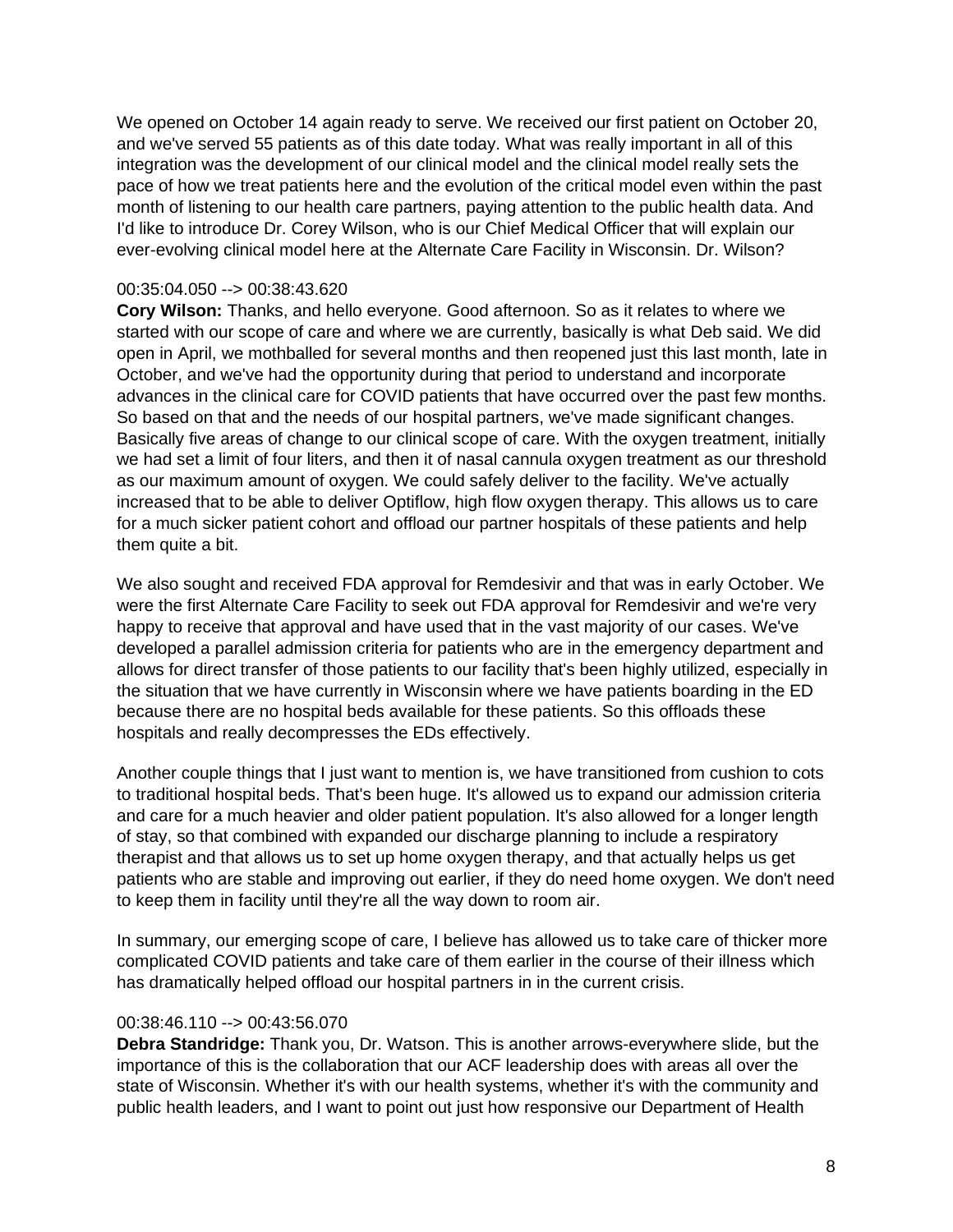Services is on this, the state's Emergency Operations Center in Milwaukee has been able to help us be flexible, help us be nimble and very responsive. I have boots on the ground hospital leaders and these are people that I talk to every single day, as I'm triaging requests coming through to the ACF. These are CNOs, these are case managers, these are the people who are at the bedside caring for the patient telling us what is going on and helping us begin to continue to evolve our clinical model, to evolve our processes and procedures.

Our job is to be accountable to the hospitals and all of the medical personnel throughout the state of Wisconsin so that we are good partners that they have confidence in us and send their patients to us. So this kind of collaboration goes on daily. It is not in structured meetings. It is through honest communication that allows us to be very flexible and nimble responding to the needs throughout the state of Wisconsin.

I was asked to also respond to: What are the challenges you face? The first one is the biggest one. None of us have been through a pandemic in Wisconsin, none of us have experienced what a field hospital is. This is a huge incur for our hospitals for those at the bedside and importantly for our patients. How do we describe this to a patient when they are approached to be transferred out of their neighborhood hospitals to here? This has been a huge learning curve. We've developed discussion guides for hospitals, we've developed brochures in various languages for patients. This is probably our biggest challenge that we continue to refine and define for everyone in the state of Wisconsin. Staffing has been both a success and the challenge. A success in that we have reached out to all areas throughout the United States and brought in staff who are very key in terms of being skilled in COVID-19 management. However, not everyone can function in a non-hospital setting. You have to have a skill set in being in an unstructured environment unlike what a true hospital is, so some staff members struggle with that.

There was no playbook for the operations of this. There was no clinical playbook. There was no operational playbook. So that is something that we had to build one piece at a time. I describe it like a hub and various spokes being inserted one at a time as we develop. I know for Dr. Wilson, it's not being able to serve all of our stakeholders, like they want to. We do not accept skilled nursing patients or nursing home patients, and there is a dire need in the state of Wisconsin to serve that population. This is not the environment to serve that population as its structured. We would like to be all things to all people, but we can't. Sometimes those are difficult conversations to have.

Success is data, data, data, data. That's how we have evolved our clinical model. We are in constant conversations with the public health experts, with subject matter experts, with epidemiologist, and scientists and that's how we evolve our processes, procedures, and our clinical model. We are very blessed to have one unified medical group here at the ACS. So with those baton passes from one shift to another, the understanding of our patient population, having one medical group makes a big difference. For me, participating in hospital surge planning with the rest of my team, I know exactly what hospitals need in Phase One, Phase Two, Phase Three. That tells me how we're going to be responsive to a certain region's crisis at the time that they need to transfer patients and understand that we may be flooded with requests and need to step to the plate and act.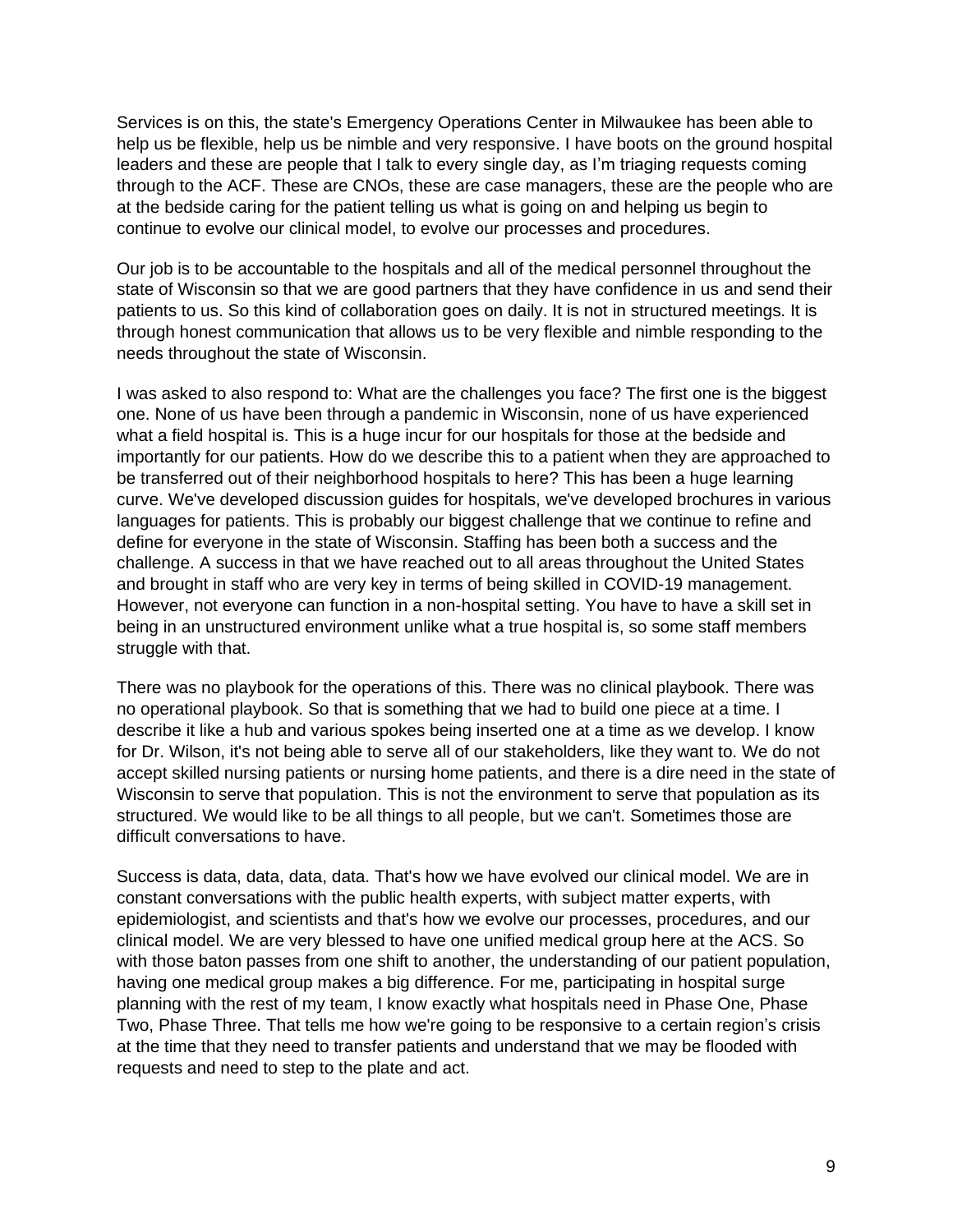I will say this on patient satisfaction, believe it or not, in a field hospital, patients are happy with the treatment they received here, and in fact, we had a couple of patients on Good Morning America talking about their experiences here. That was a surprise to us, but we were happy that in the pandemic we're able to treat patients successfully and be able to meet their expectations. Thank you.

## 00:44:00.210 --> 00:44:14.670

**Maria Ramos:** Thank you so much, Deb and Dr. Wilson, I have one quick question for you before we move on to the next speaker. We received this question a couple times in the chat: How did you find the clinical staff to treat patients and your alternative care facility?

# 00:44:15.330 --> 00:44:39.810

**Debra Standridge:** So, for our clinical staff, like our nurses, respiratory therapist, pharmacists, etc., we worked with the Department of Administration, the state Emergency Operation Center, and they developed the tester contract with a staffing agency and that staffing agency had arms of other staffing agencies throughout the United States. And that's how our staff was recruited.

## 00:44:42.630 --> 00:44:54.390

**Maria Ramos:** Wonderful, thank you so much for your presentation. That was really interesting and very insightful. Thank you. I will then pass it over to Lyle Moore to kick off his presentation.

## 00:44:56.430 --> 00:55:30.690

**Lyle Moore:** Good afternoon, everybody. I'm going to try and keep us all under time here. So, I'm sure Dr. Darlene Tad-y wishes her best and more likely than suspected was probably pulled into multiple additional discussions after the governor's response committee, so I'm going to work with Plan B, and I'm going to try and move us through this presentation. During this time, with COVID response, CHA has been holding meetings with a bunch of CMOs [during] which we're going through different issues that are impacting the hospitals from that system level and some of the other facilities we have in the state as well. This is where this CHTC, or the Colorado Combined Hospital Transfer Center, originated from or evolved from as well.

So, as we all know, all major health systems and hospitals not only in the state of Colorado, but across the nation routinely accept transfers from either rural facilities or independent facilities using that single contact method, where transfers can be arranged, requested, and completed. Furthermore, each of those hospitals and systems have that capability of assuring that load balance across those multi-hospital systems with access to those real-time, bed capacity figures within there. Basically, what we're saying is hospitals have the data that's needed for that transfer at their fingertips, and they also do this daily. So, how can we build something where we're getting away from that single point to that multiple point issue, which we're finding ourselves in?

So basically what we're doing with building this out and building the scope is the CHTC would manage transfers of COVID patients across those hospital systems should the number of patients needing care exceed that capacity of the health care system. It's created as an ad-hoc convening of hospital and health system transfer center leads, health care coalition directors, state emergency operation center transfer center lead, as well as RETAC coordinators, which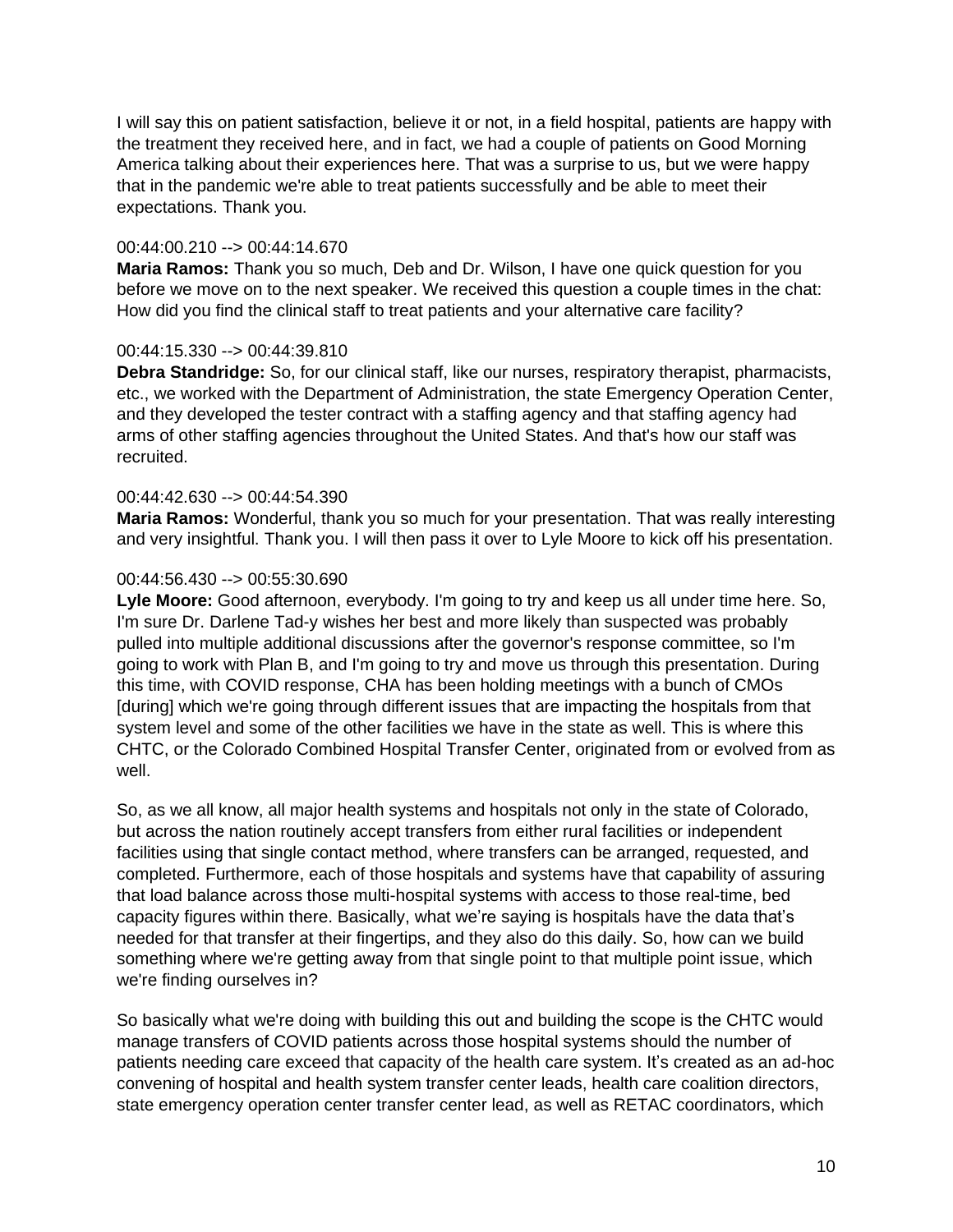is the Regional Emergency Trauma Advisory Council, which really have that oversight or that overview of EMS. We figured in developing this plan, there's two pieces to any transfer: one is finding the bed, and then the other is actually getting that person from Hospital A to Hospital B. As this ad-hoc committee, CHTC functions as that supplemental resource to existing transfer infrastructure. Again, what we're looking at is moving away from that one-to-one transfer to where we're having multiple entities on this call to then create multiple transfers at one time instead of having one facility have to contact multiple facilities to find homes for these patients. It's really not a replacement either. It's just providing that opportunity for that collaborative process for that transfer of those patients from one facility to another.

The solution— this is where we get into the CHTC. So, for this reason, the CHTC was created by again, those major health systems and hospitals as that collaborative process. That CMO meeting is where this really evolved through and looking at that regional disaster emergency as well from that region. As you can see here, the CHTC provides that centralized process for determining where those transfer patients should go, but also doesn't replace that that usual transfer process. Again, we're just kind of taking out one on one and creating more opportunities through either regional or system-wide transfers.

Here's the tiered system that we've developed to go along with our CHTC. Tier one is really how day-to-day transfers are happening. Tier two, as you can see, is where we move into that, and you can note that we've got one hospital or system capacity exceeded under that capacity scenario. Within our state, we have two regions on the western slope where four hospitals reside within that region, three of those being critical access facilities. So, if we have that trauma level facility go down, that is an issue for that region. So, hence we use that one hospital/system for that regional outbreak and disaster. The CHTC transfer center column there kind of outlines those people that brought to the table or used for that. As you can see in here, we started off with an EMS MAC model, but it's not coming to fruition yet. We've kind of moved that back into those RETAC coordinators, we're bringing in those people that have that overview or subject matter expertise of the EMS agencies in there. And on the far right, you can see we've even developed those activation thresholds. We went over and over these numbers quite a bit, but we're kind of stuck on that 15% or even as the bottom one more than 20% variance between hospitals within that region. We felt that that was an important other process too, so we are not inundating just one hospital within the region.

This is our activation process. One of the things we needed was a 24/7 number. And as you can see here, our state health department, the Colorado Department of Public Health and Environment, has that emergency reporting line. So, in that partnership, we developed that protocol within our reporting lines so that if a region or facility needs to activate the system, they contact that number and that person on call within CDPHE then contacts to CHTC on-call team leader. We built a batting lineup, so to speak, of systems that will then take on that team lead role for an activation. This is not a decision-making process, but more because we need somebody to lead that that call or that coming together of groups in order to move forward. That's what that CHTC team lead is, and then they are the ones that then organize that activation meeting, go about notifying the people that need to come to that, and help that meeting progress as we go. We've also added additional senior leaders of local public health agencies. Having that process to activate the CHTC too, what we're finding here in Colorado too is that there are other entities that have a ripple effect that could affect our hospitals,